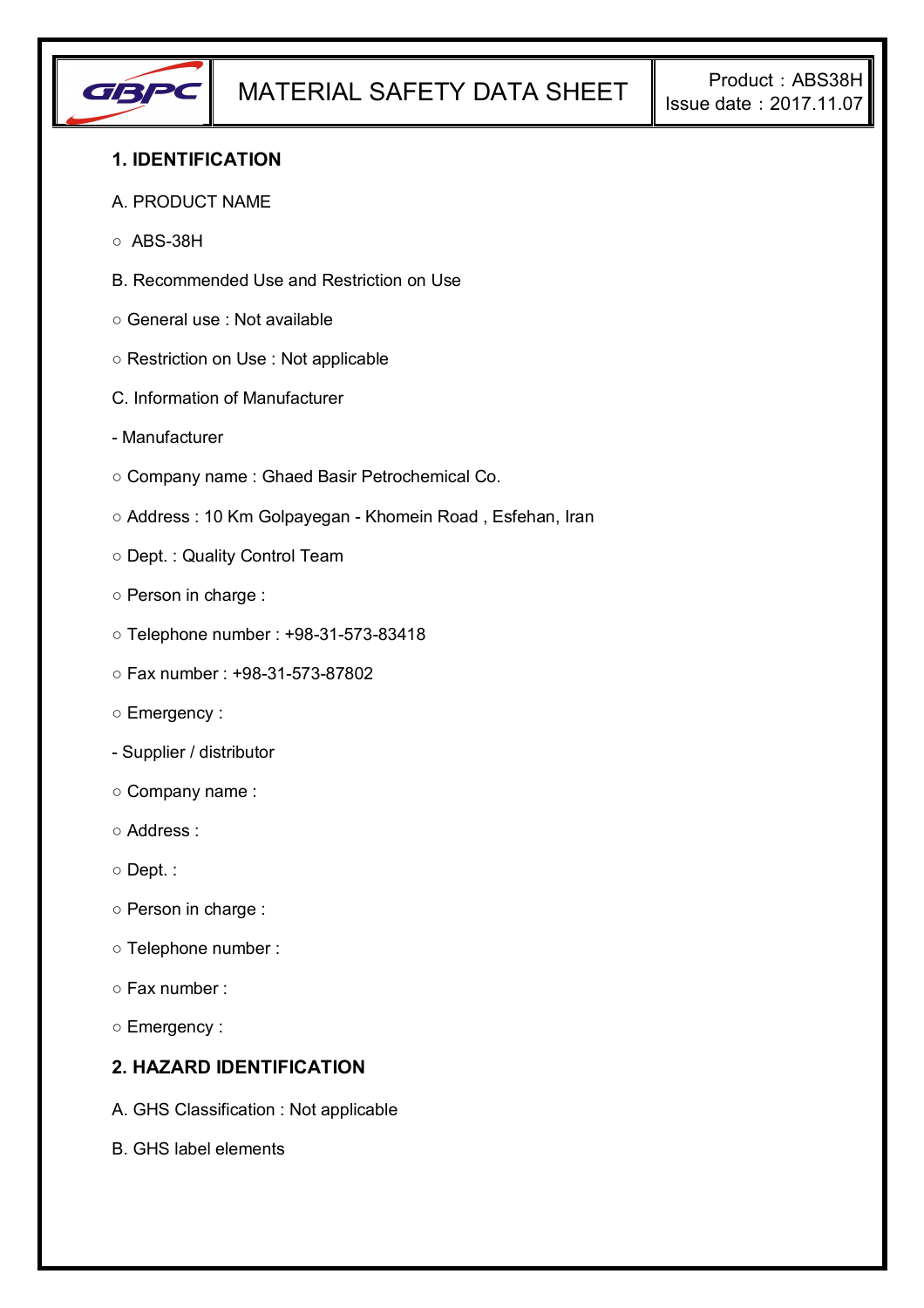

- Hazard symbols : Not applicable
- Signal word : Not applicable
- Hazard statement : Not applicable
- Precautionary statements : Not applicable
- C. Other hazards which do not result in classification :
- NFPA rating: (0~4 steps) : Health=1, Flammability=1, Reactivity=0

# **3. COMPOSITION/INFORMATION ON INGREDIENTS**

| Chemical name                    | CAS No         | Contents(%) |
|----------------------------------|----------------|-------------|
| AMS type heat resist ABS         | 25120-20-1     | $77 - 90$   |
| PMI type heat resist co-polymer  | 94858-30-7     | $10 - 20$   |
| Stabilizer                       | Proprietary    | $0 - 1$     |
| Lubricant                        | Proprietary    | $0 - 2$     |
| Acrylonitrile monomer            | $107 - 13 - 1$ | < 0.1       |
| Butadiene monomer                | 106-99-0       | < 0.1       |
| Styrene monomer                  | 100-42-5       | < 0.1       |
| $\alpha$ -Methyl styrene monomer | 98-83-9        | < 0.1       |

### **4. FIRST-AID MEASURES**

A. Eye Contact :

- Immediately flush eyes with plenty of water at least 15minutes.

- If irritation persists, get a doctor's examination.

- Lifting eyelids occasionally to wash eyelids down enough to follow up.

B. Skin Contact :

- Wash the contaminated skin area with running water.

- Cooling the contaminated skin with cool running water when contact with melt.

- Get medical attention when burn by melt.

C. Inhalation :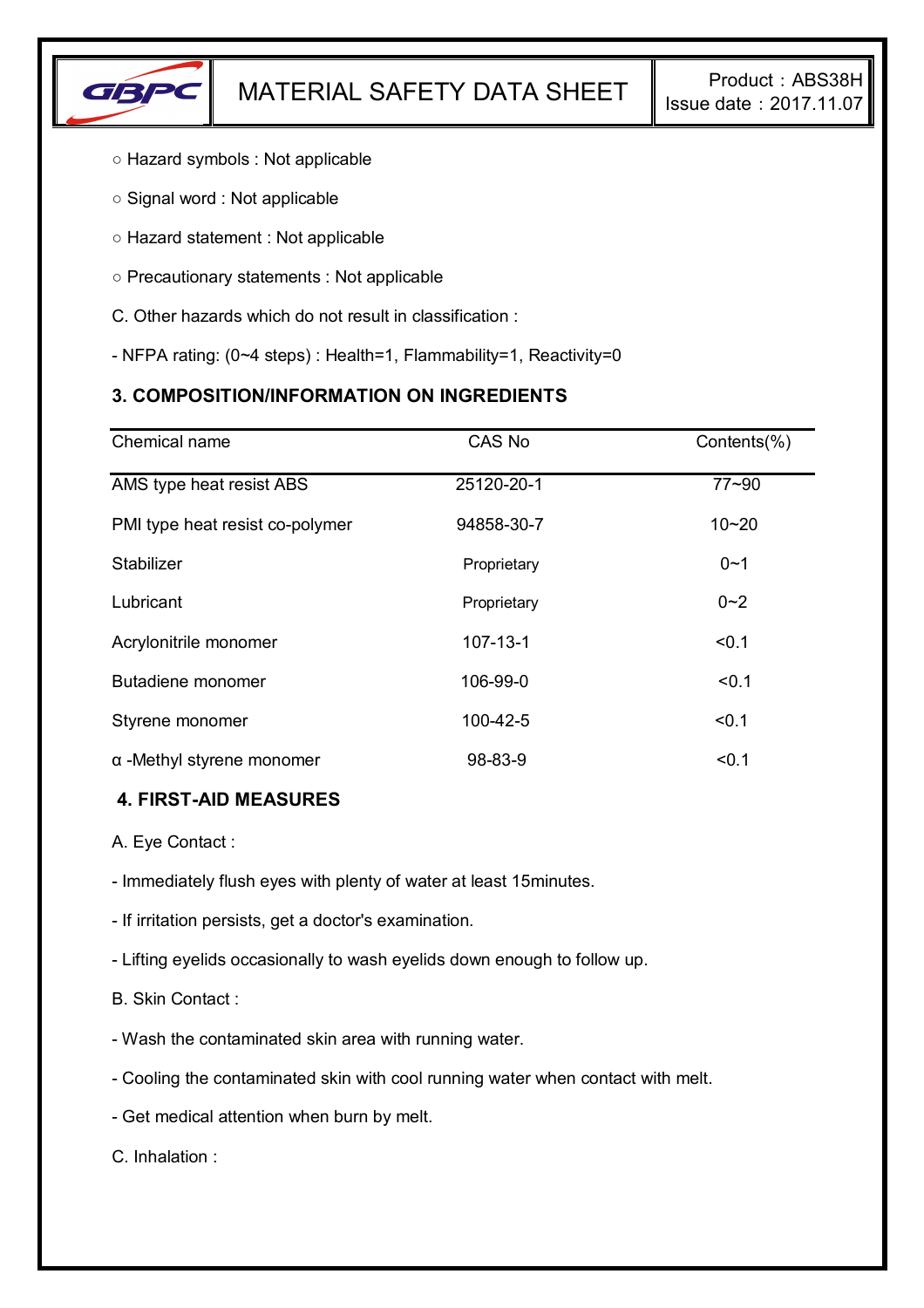

- Remove exposed person to fresh air.
- Remove victim to fresh air and keep at rest in a position comfortable.
- Get medical attention.
- D. Ingestion :
- Rinse mouth with water.
- Give large amounts of water to relieve stimulus.
- Toxic by ingestion does not high.
- If irritation or symptoms occurs, get a doctor's examination.
- E. Delay and immediate effects and also chronic effects from short and long term
- exposure : Not available
- F. Notice to Physician :
- Treatment may vary with condition of victim and specifics of incident.

## **5. FIRE FIGHTING MEASURE**

- A. Suitable (Unsuitable) extinguishing media :
- Extinguishing media : Carbon Dioxide, Dry Chemical, Water.
- Unsuitable Extinguishing media : Do not use direct water.
- Big Fire : Water spray, regular foam
- B. Specific hazards arising from the chemical
- Combustion : Carbon monoxide, Carbon dioxide, hydrogen cyanide
- Levels of fire hazard : Not available
- C. Fire fighting procedures and equipments :
- Wear appropriate personal protective equipment(see section 8. EXPOSURE

### CONTROLS/PERSONAL PROTECTION).

- Avoid inhalation of smoke or gas when fire fighting.
- Move container from fire area if it can be done without risk.
- Cool containers with water until well after fire is out.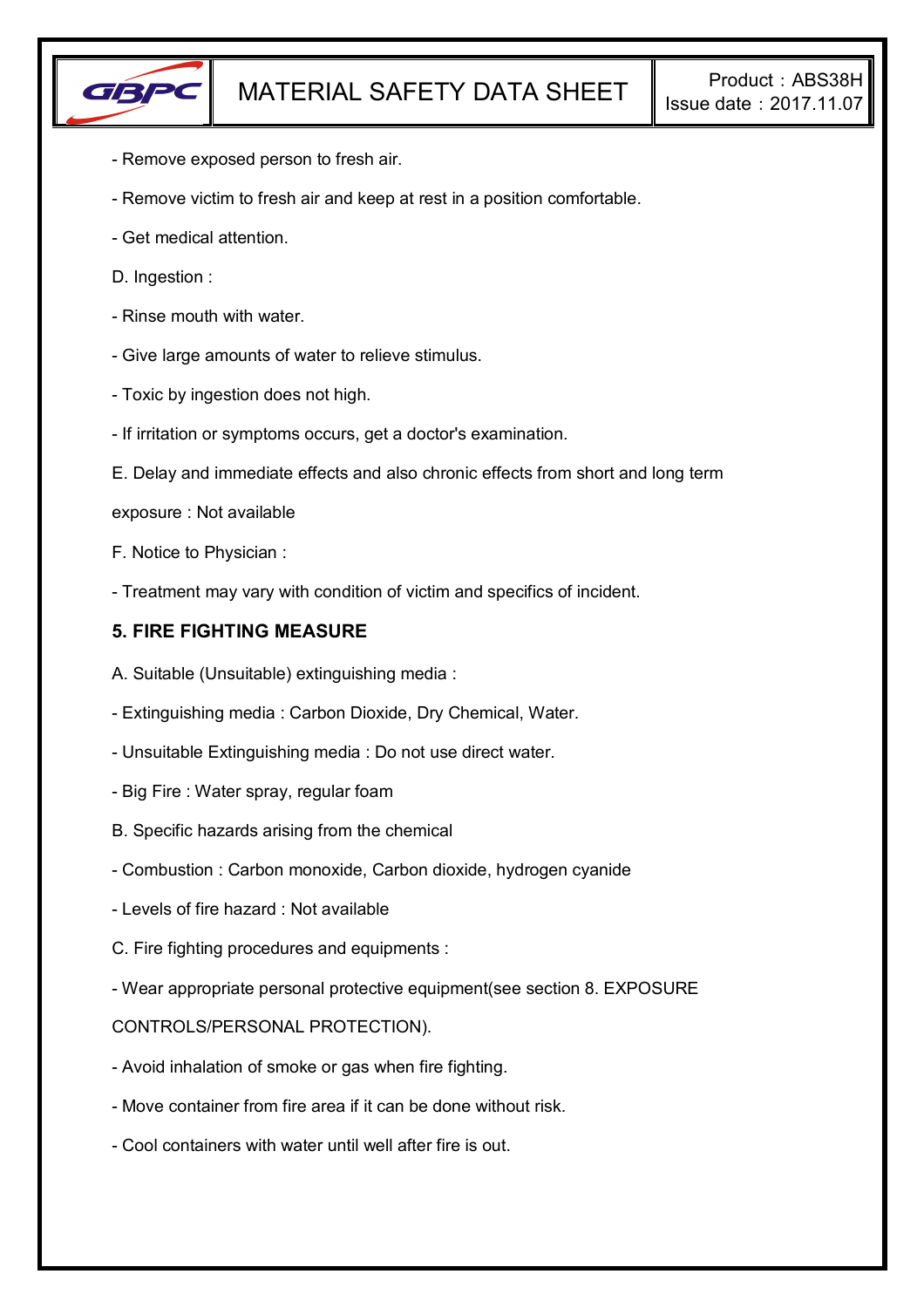

# **6. ACCIDENTAL RELEASE MEASURES**

- A. Personal Precautions, Protective Equipment and Emergency procedures :
- Perform in accordance with 「See section 8. EXPOSURE CONTROLS /

PERSONAL PROTECTION」. Put on appropriate personal protective equipment.

- Where possible allow leak of molten material to solidify mechanical and

chemical protective.

- Use a way to minimize dust.
- Avoid contact with eyes and skin.
- Avoid inhalation of substance itself or combustion.
- Evacuation against the wind.
- Avoid contact with heat, sparks, flame or other ignition sources.
- B. Environmental Precautions
- Avoid dispersal of spilt material and runoff and contact with waterways, drains

and sewers. If large spills, advise emergency services.

- C. Methods and materials for containment and cleaning up :
- For small spills.
- Remove all sources of ignition.
- Suppression occurrence of dust.
- Appropriate container for disposal of spilled material collected.
- Ventilate leak areas and clearing leak area.
- For large spills.
- Remove all sources of ignition.
- Suppression occurrence of dust.
- Avoid entering to sewers or water system.

- For disposal of spilled material in appropriate containers collected and clear surface.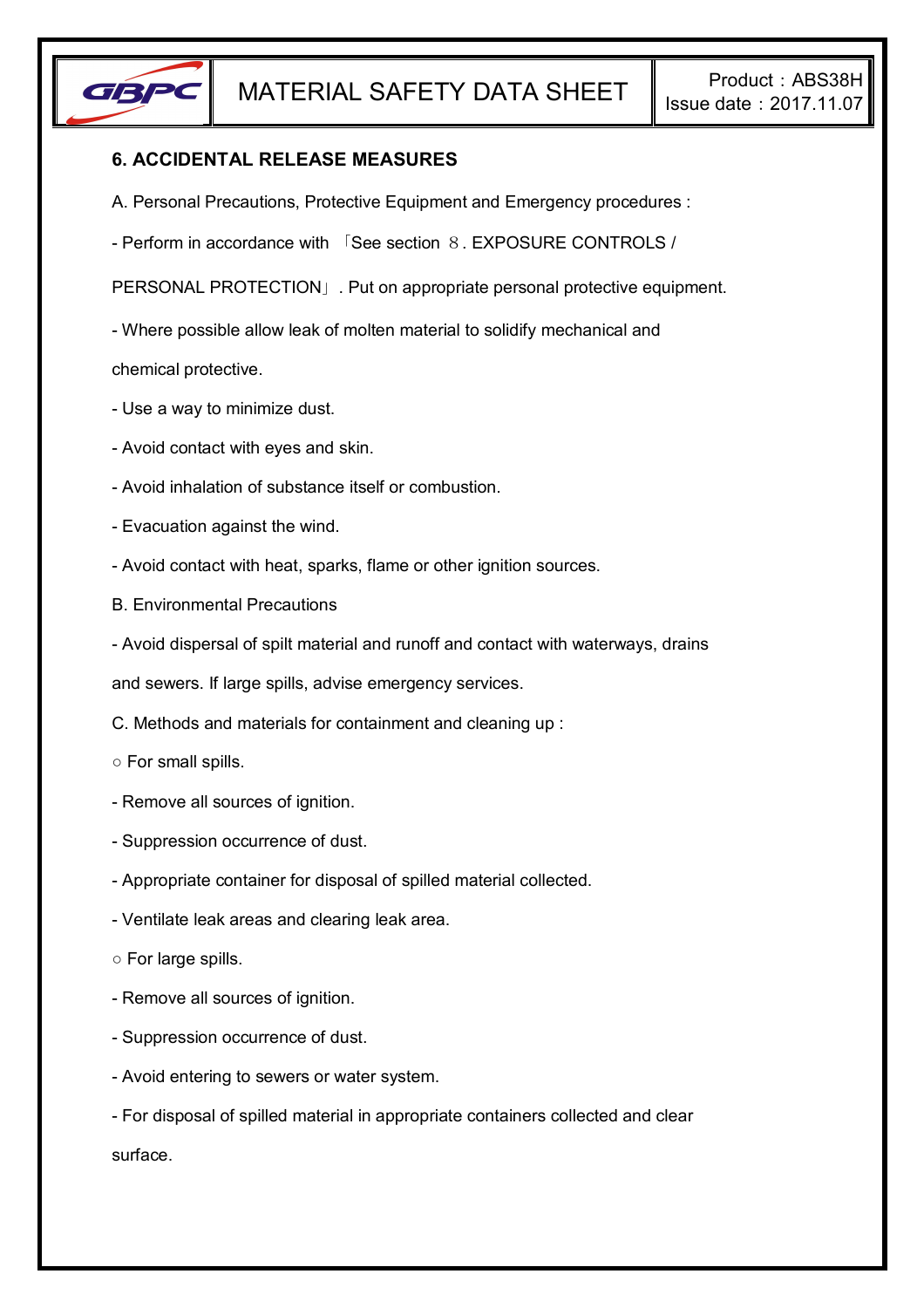

- Appropriate container for disposal of spilled material collected.

## **7. HANDLING AND STORAGE**

- A. Handling :
- Perform in accordance with 「See section 8. EXPOSURE CONTROLS /

PERSONAL PROTECTION」. Put on appropriate personal protective equipment.

- Handle in a well-ventilated place.
- Avoid contact with heat, sparks, flame or other ignition sources.
- Remove all sources of ignition.
- Use all the equipment after the ground.
- Wash thoroughly after handling.
- B. Storage Precautionary Statements :
- Keep in original container and tightly closed.
- Avoid contact moisture.
- Avoid contact with incompatible materials.

# **8. EXPOSURE CONTROLS/PERSONAL PROTECTION**

- A. Exposure limit
- Exposure limit under ISHL : Not applicable
- ACGIH : Not applicable
- Biological exposure limits : Not applicable
- B. Engineering Controls

- A system of local and/or general exhaust is recommended to keep employee

exposures above the Exposure Limits. Local exhaust ventilation is generally

preferred because it can control the emissions of the contaminant at its source,

preventing dispersion of it into the general work area. The use of local exhaust

ventilation is recommended to control emissions near the source.

C. Personal Protective Equipment :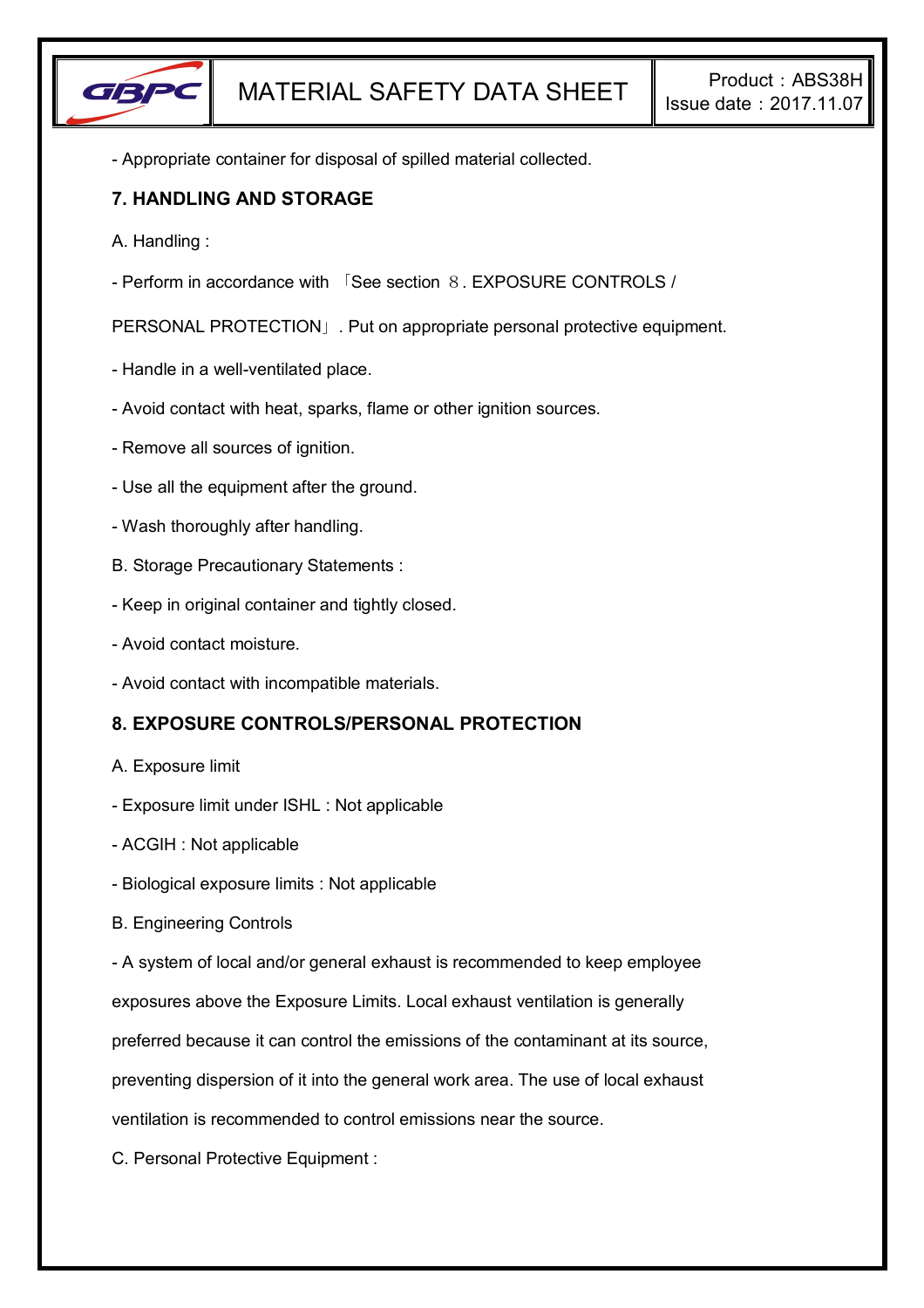

 $\gamma$  Respiratory Protection : Use the respirator be given official approval by Iranian Occupational Health Association (IOHA). Under conditions of frequent use or heavy exposure, Respiratory protection may be needed. Respiratory protection is ranked in order from minimum to maximum. Consider warning properties before use.

- Dust, mist, fume-purifying respiratory protection

- Any air-purifying respirator with a corpuscle filter of high efficiency

- Any respiratory protection with a electromotion fan(for dust, mist,

fume-purifying)

※ For Unknown Concentration or Immediately Dangerous to Life or

Health

- Self-contained breathing apparatus(pressure-demand or other

positive-pressure mode in combination)

- Supplied-air respirator with full facepiece

 $\forall$  Eye Protection : Wear primary eye protection such as splash resistant safety goggles with a secondary protection faceshield. Provide an emergency eye wash station and quick drench shower in the immediate work area.

 $\gamma$  Hand Protection : Wear chemical resistant protected gloves if there is hazard potential for direct skin contact. Wear heat resistant protected gloves to withstand the temperature of molten product.

 $\gamma$  Body Protection : Wear chemical resistant protected clothing if there is hazard potential for direct contact.

# **9. PHYSICAL AND CHEMICAL PROPERTIES**

A. Appearance : Solid

B. Odor : Distinctive odor

C. Odor threshold : Not available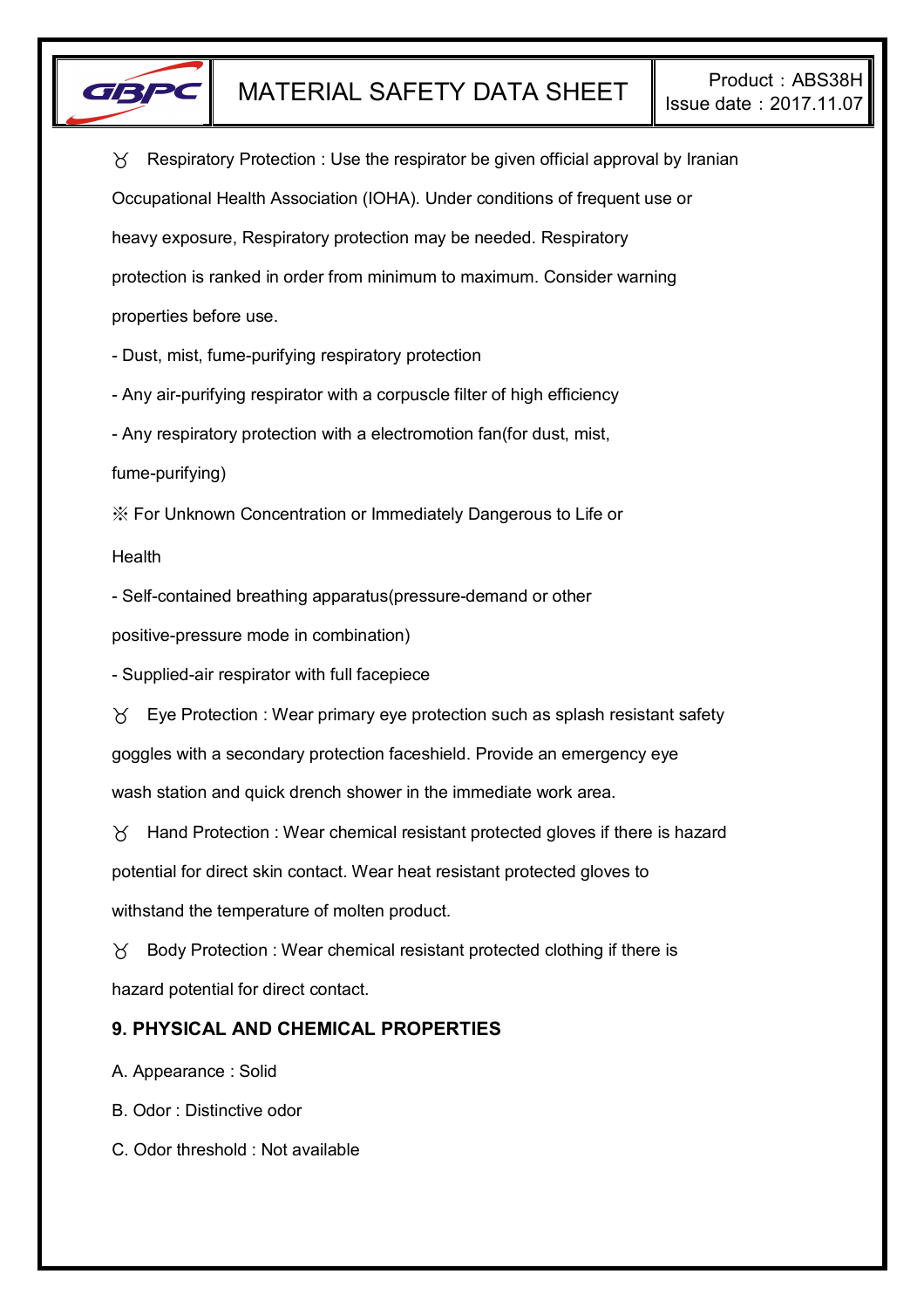

## D. pH : 7

- E. Melting point/Freezing point : Not applicable
- F. Initial Boiling Point/Boiling Ranges : Not applicable
- G. Flash point : 349℃(660℉)
- H. Evapourating Rate : Not applicable
- I. Flammability(solid, gas) : 1/16" HB(UL 94)
- J. Upper/Lower Flammability or explosive limits : Not available
- K. Vapour pressure : Not applicable
- L. Solubility :
- Water : Insoluble

Acetone, MEK, dichloromethane: Soluble

- Alcohol, Mineral Oil: insoluble
- M. Vapour density(Air=1) : Not applicable
- N. Relative density : 1.02~1.17
- O. Partition coefficient of n-octanol/water : Not available
- P. Autoignition Temperature : 455℃
- Q. Decomposition Temperature : Not applicable
- R. Viscosity : Not applicable
- S. Molecular weight : 50,000~200,000

### **10. STABILITY AND REACTIVITY**

- A. Stability
- This material is stable under recommended storage and handling conditions
- Decompose at 320℃ on heating.
- B. Possibility of Hazardous Reaction
- Will not occur.
- C. Conditions to Avoid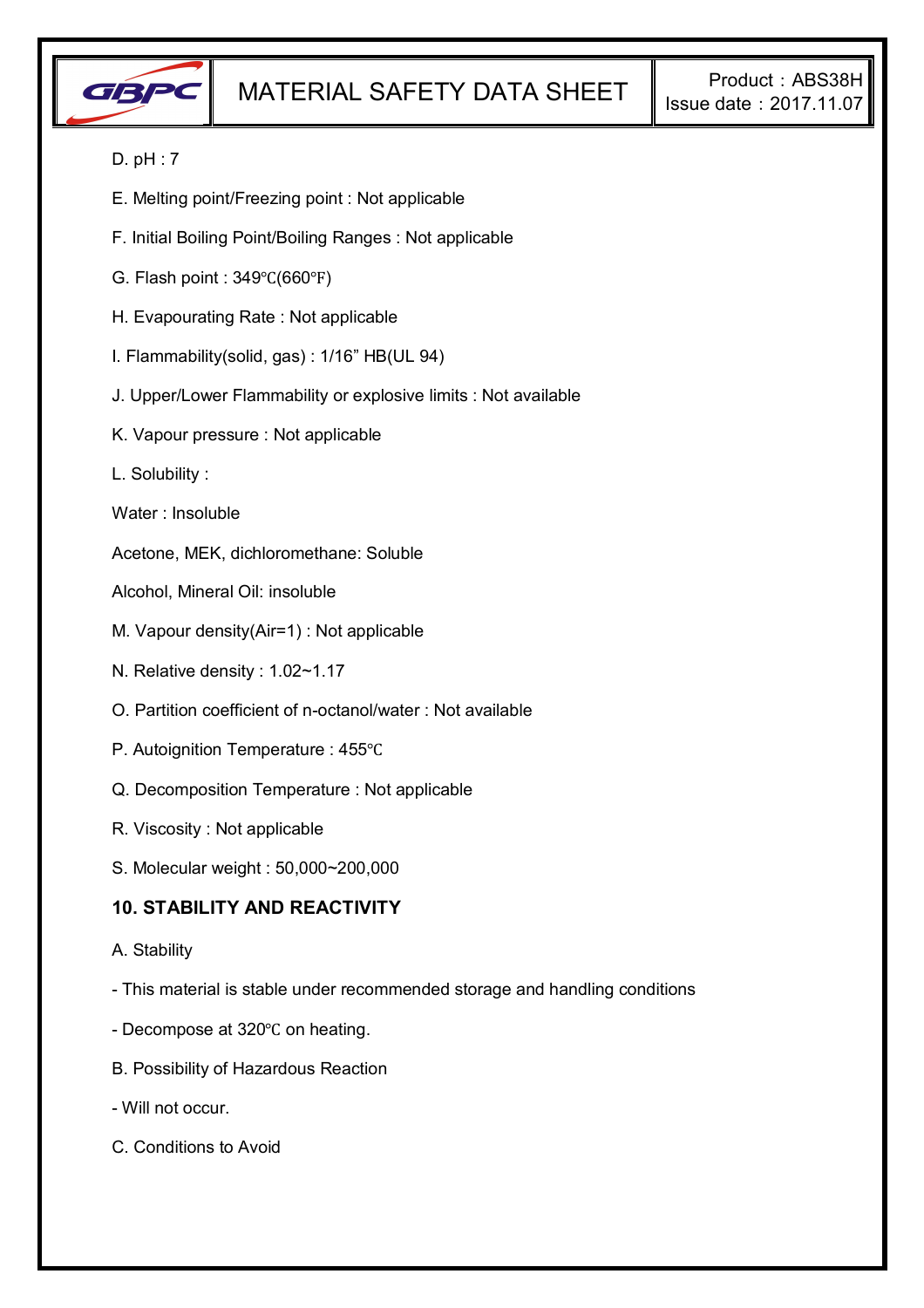

- Avoid contact with heat.
- Avoid contact with heat, sparks, flame or other ignition sources.
- D. Materials to Avoid
- Strong oxidizing agents.
- E. Hazardous Decomposition Products
- Hydrogen cyanide
- Generate monomer, oxides, gas/steam, hydrocarbon, low-molecular oligomers

ring, gas products when heated to high temperature.

### **11. TOXOCOLOGICAL INFORMATION**

- A. Information on the likely routes of exposure
- $\gamma$  (Respiratory tracts) : Not available
- (Oral) : Not available
- (Eye ∙ Skin) : Not available
- B. Delayed and immediate effects and also chronic effects from short and long term

#### exposure

- $\forall$  Acute toxicity : Not available
- $X$  Skin corrosion/irritation : Not available
- $\gamma$  Serious eye damage/irritation : Not available
- $\gamma$  Respiratory sensitization : Not available
- $X$  Skin sensitization : Not available
- $\forall$  Carcinogenicity : Not available
- $\forall$  Germ cell mutagenicity : Not available
- $\gamma$  Reproductive toxicity : Not available
- $\gamma$  Specific target organ toxicity(single exposure) : Not available
- $\gamma$  Specific target organ toxicity (repeated exposure) : Not available
- $\gamma$  Aspiration hazard : Not available
- Chronic effect : Not available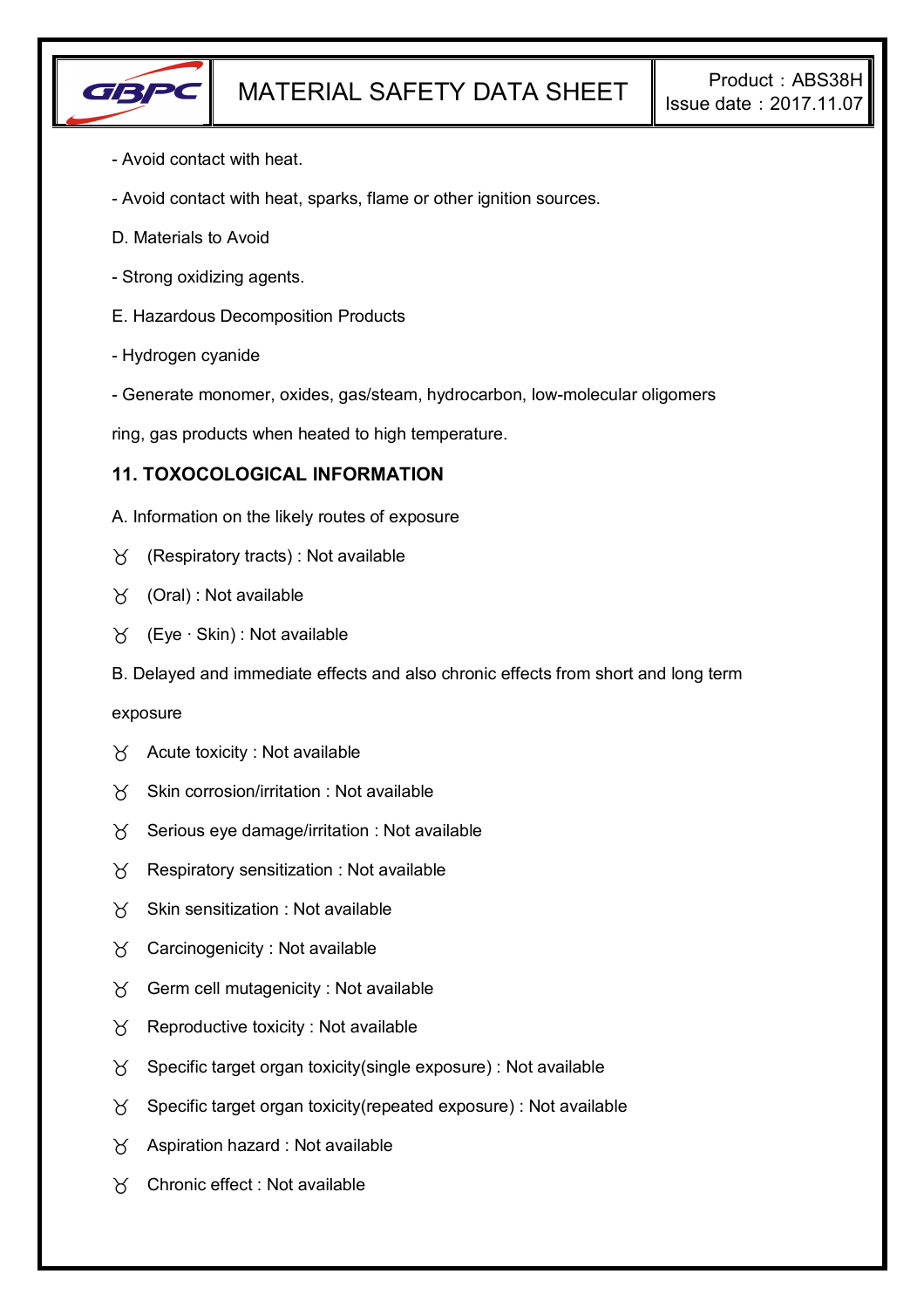

C. Calculation the classification of the mixture(acute toxicity estimate calculation

etc.) : Not applicable

# **12. ECOLOGICAL INFORMATION**

- A. Ecotoxicity : Not available
- B. Persistence and degradability : Not applicable
- C. Bioaccumulative potential : Not applicable
- D. Mobility in soil : Not available
- E. Other adverse effects : Not applicable

### **13. DISPOSAL CONSIDERATION**

#### A. Disposal methods

- The user of this product must properly characterize the waste/container generated from the use of this product in accordance with all applicable

federal, state and/or local laws and regulations in order to determine the

proper disposal of the waste in accordance with all applicable federal, state

and/or local laws and regulations.

B. Special precautions for disposal :

- The user of this product must disposal by oneself or entrust to waste disposer

or person who other' s waste recycle and dispose, person who establish and

operate waste disposal facilities.

- Dispose of waste in accordance with local regulation.

# **14. TRANSPORT INFORMATION**

- A. UN number : Not regulated for transport of dangerous goods
- B. Proper shipping name : Not applicable
- C. Hazard class : Not applicable
- D. Packing group : Not applicable
- E. Marine pollutant : Not applicable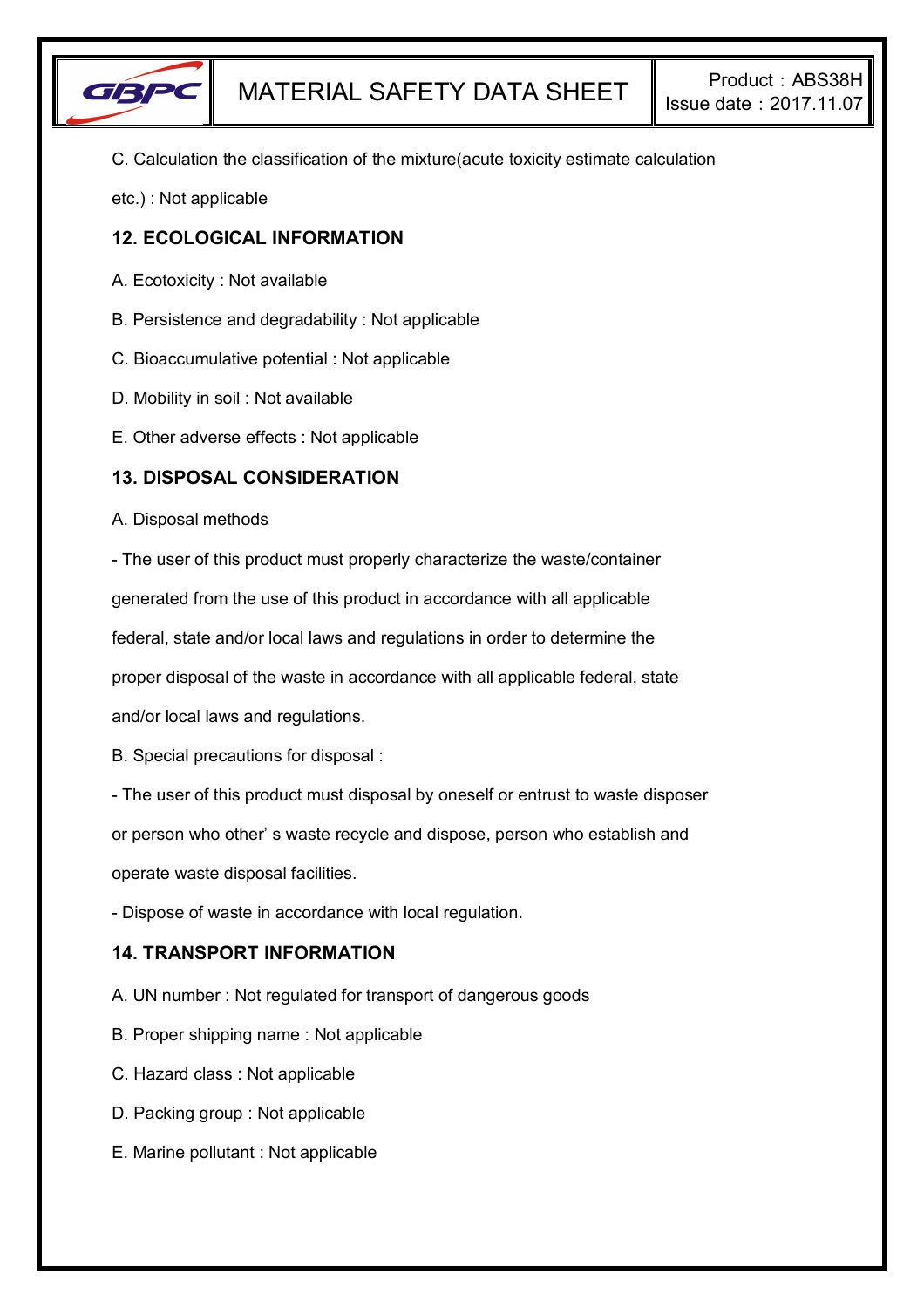

- F. Special precautions for user related to transport or transportation measures :
- 1) EmS FIRE SCHEDULE : F-A
- 2) EmS SPILLAGE SCHEDULE : S-H

### **15. REGULATORY INFORMATION**

A. This product is not subject to the chemical for classification and labeling

under ISHL Article 41.

- B. The Toxic Chemical Control Act
- This product is not classified as Toxic chemical and Observational chemical
- Toxic Release Inventory(TRI) Chemicals: Not regulated
- C. Dangerous goods Safety Management Law: Not applicable
- D. US regulations
- OSHA regulation (29CFR1910.119) : Not applicable
- CERCLA section 103 (40CFR302.4) : Not applicable
- EPCRA section 302(40CFR355.30) : Not applicable
- EPCRA section 304(40CFR355.40) : Not applicable
- EPCRA section 313(40CFR372.65) : Not applicable
- E. Other local or international regulation
- POPs Management Law : Not applicable
- Rotterdam Convention on Harmful Chemicals & Pesticides : Not applicable
- Stockholm Convention on Persistent Organic Pollutants : Not applicable
- Montreal Protocol on Substances That Deplete the Ozone Layer
- : Not applicable
- Information of EU Classification : Not available

# **16. OTHER INFORMATION**

A. Reference